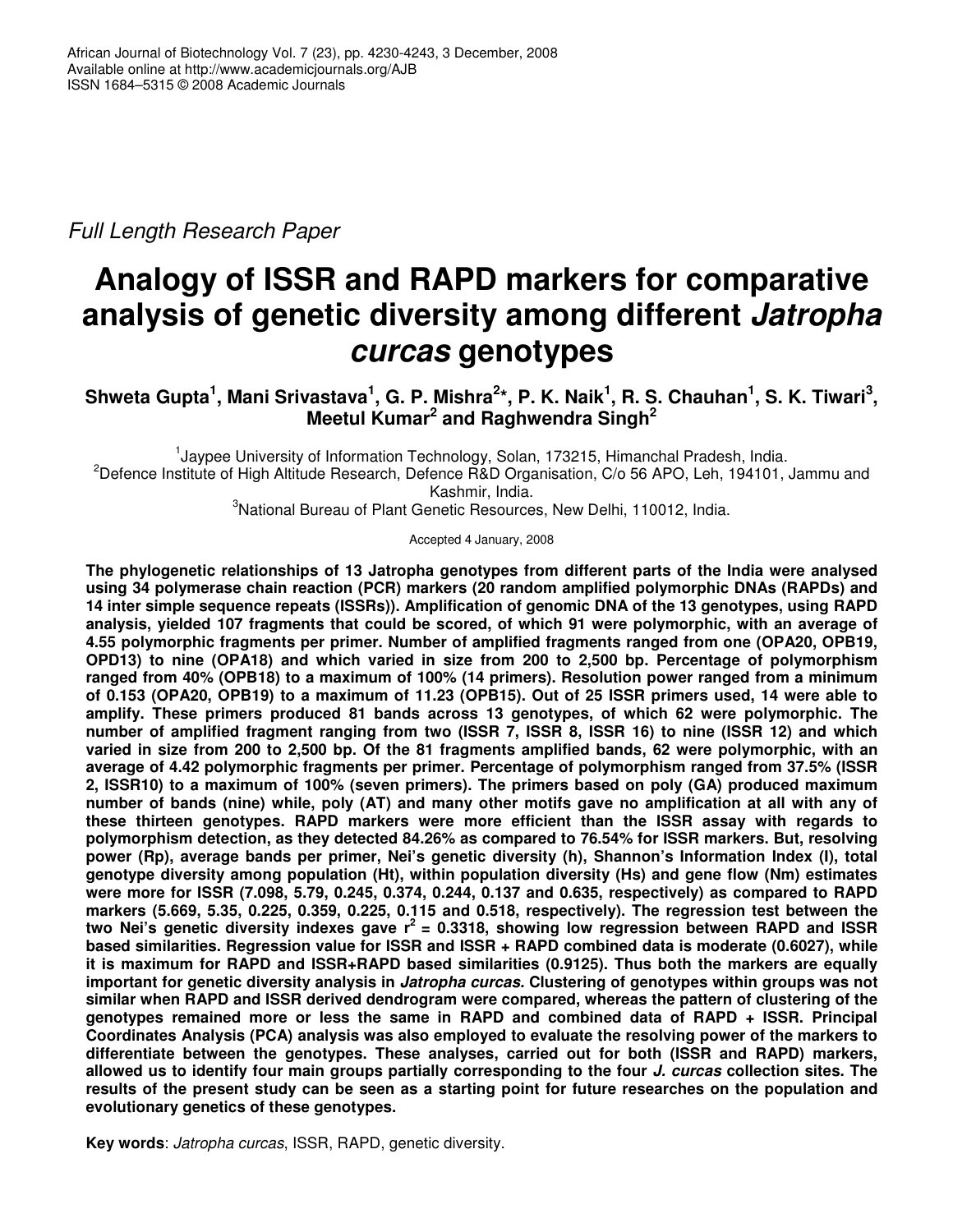## **INTRODUCTION**

Jatropha also called Physic Nut, is a genus of approximately 175 succulents, shrubs and trees (some are deciduous, like *Jatropha curcas* L.), from the family Euphorbiaceae. It adapts well to semi-arid marginal sites, its oil can be processed for use as a diesel fuel substitute and it can be used for erosion control. Despite its ecological and economic importance, the taxonomy and genetic structure of the genus *Jatropha curcas* is not entirely clarified, due also to the occurrence of natural hybridization among species (Airy Shaw, 1972). Until now, no study has been carried out on the phylogeny of *J. curcas* for genetic variation among populations using molecular markers. The major constraints in achieving higher quality oil yield of this crop are lack of information about its genetic variability, oil composition, and absence of suitable ideotypes for different cropping systems. Research on this species has lagged behind that of other crop of this family like Ricinus. Therefore, improvement of this crop is needed through utilization of available genetic diversity. The evaluation of genetic diversity and construction of linkage maps would promote the efficient use of genetic variations in the breeding program (Paterson et al., 1991). DNA markers provide an opportunity to characterize genotypes and to measure genetic relationships more precisely than other markers (Soller and Beckmann, 1983). The polymerase chain reaction (PCR) technology has offered new marker systems for diagnosis of genetic diversity in large scale studies (Saiki et al., 1988). Over the last 15 years, polymerase chain reaction technology has led to the development of two simple and quick techniques called random amplified polymorphic DNA (RAPD) and Inter Simple Sequence Repeats (ISSR). The former detects nucleotide sequence polymorphisms, using a single primer of arbitrary nucleotide sequence, and the latter permits detection of polymorphisms in inter-microsatellite loci, using a primer designed from dinucleotide or trinucleotide simple sequence repeats (Wu et al., 1994; Zietkiewicz et al., 1994). Inter simple sequence repeat (ISSR) analysis involves the polymerase chain reaction (PCR) amplification of regions between adjacent, inversely oriented microsatellites, using a single simple sequence repeat (SSR) motifs (di-, tri-, tetra-, or pentanucleotides) containing primers anchored at the 3' or 5' end by two to four arbitrary, often degenerate nucleotides (Zietkiewicz et al., 1994). The potential supply of ISSR marker depends on the variety and frequency of microsatellites, which changes with species and the SSR motifs that are targeted (Depeiges, et al., 1995). RAPD and ISSR markers have been used both for DNA fingerprinting (Martín and Sánchez-Yélamo, 2000; Moreno et al., 1998; Blair et al., 1999) and population genetic studies (Wolfe et al., 1998). A large number of polymorphic markers are required to measure genetic relationships and genetic diversity in a reliable manner. This limits the use of morphological characters and isozymes, which are few or lack adequate levels in *J. curcas*. Molecular genetic markers would aid the longterm objective of identifying diverse parental lines to generate segregating popula-tions for tagging important traits, such as gene(s) for high content of specific fatty acids like oleic, linolenic, etc. The objectives of the present investigation were: (1) To study and compare genetic diversity among 13 elite genotypes, using random amplified polymorphic DNA (RAPD) and inter simple sequence (ISSR) markers, and (2) to evaluate of the degree of polymorphism generated from each technique as a pre-requisite for their applicability to population genetics studies in *J. curcas*.

#### **MATERIALS AND METHODS**

#### **Plant material**

Thirteen genotypes were collected from four different jatropha growing regions of India i.e. Rajasthan, Uttaranchal, Uttar Pradesh and Orissa (Table 1). These were classified into four different populations for analysis. These genotypes were classified into four different populations for analysis.

#### **DNA isolation**

Young leaves were collected from the plants, which were obtained from different states. Total genomic DNA was isolated from the leaves according to Doyle and Doyle (1987). Leaves were ground in liquid nitrogen using mortar and pestle to fine powder. It was then transferred to pre-warmed extraction buffer and incubated at 65°C for 1 h. An equal amount of chloroform: isoamyl alcohol (1:1) was added, mixed well by gentle inversion and centrifuged. The supernatant was transferred to a fresh tube and DNA was precipitated by adding ¾ volume of isopropanol. After centrifugation, the pellet was washed in 70% ethanol, dried and dissolved in TE buffer. RNA was removed by RNase treatment. DNA was quantified by comparing with uncut  $\lambda$  DNA on the agarose gel, diluted to 12.5 ng  $\mu$ <sup>1</sup> and used in PCR.

#### **RAPD analysis**

The conditions for RAPD were: 25 ng of template DNA, 200 µM of each dNTPs (Promega, USA), 20 ng of primer (Operon Technologies Inc., USA), 0.5 U of Taq DNA polymerase (Bangalore Genei, India) and 1x reaction buffer (Bangalore Genei, India) in a total volume of 25 µl. Amplification was carried out for 45 cycles of 1 min at 94°C, 1 min at 37°C and 2 min at 72°C in a Applied Biosystems 2720 thermal cycler.

#### **ISSR analysis**

The conditions for ISSR were: 25 ng of template DNA, 200 µM of each dNTPs (Promega, USA), 20 ng of primer (Applied Biosciences), 0.5 U of Taq DNA polymerase (Bangalore Genei, India)

<sup>\*</sup>Corresponding author. E mail: gyan.gene@gmail.com.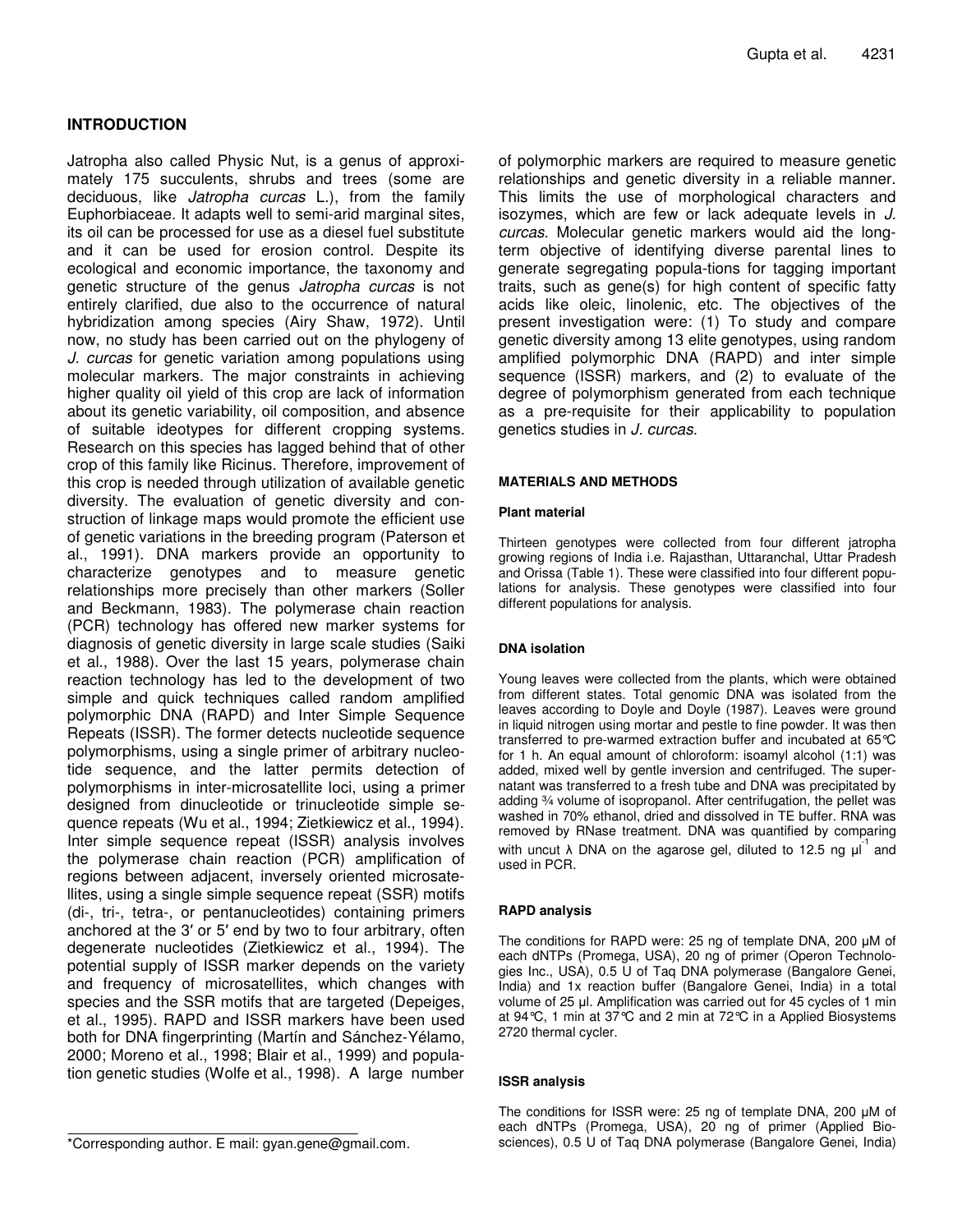| S/N            | Jatropha<br>cultivars | Accession<br>No./Genotype | <b>State</b>  |
|----------------|-----------------------|---------------------------|---------------|
|                | <b>UT41</b>           | IC-545441                 | Uttaranchal   |
| $\overline{c}$ | UT43                  | IC-555443                 | Uttaranchal   |
| 3              | UT46                  | IC-545446                 | Uttaranchal   |
| 4              | UT49                  | IC-545449                 | Uttaranchal   |
| 5              | <b>UT50</b>           | IC-545450                 | Uttaranchal   |
| 6              | RJ53                  | IC-545453                 | Rajasthan     |
| 7              | <b>RJ54</b>           | IC-545454                 | Rajasthan     |
| 8              | RJ62                  | IC-545462                 | Rajasthan     |
| 9              | RJ63                  | IC-545463                 | Rajasthan     |
| 10             | Orissa6               | $O-06$                    | Orissa        |
| 11             | Orissa7               | $O-07$                    | Orissa        |
| 12             | GKP1                  | $G-01$                    | Uttar Pradesh |
| 13             | GKP5                  | G-05                      | Uttar Pradesh |

**Table 1.** Details of 13 *J. curcas* genotypes used in present investigation.

and 1x reaction buffer (Banglore Genei, India) in a total volume of 25 µl. Amplification was carried out for 45 cycles of 1 min at  $94^{\circ}$ C, 1 min at 45  $(+,-5)$  °C and 2 min at 72 °C in a Applied Biosystems 2720 thermal cycler.

#### **Agarose gel electrophoresis**

Amplified products were separated in 1.5% agarose gel containing ethidium bromide using 1x TAE buffer. A constant voltage of 55 was provided for 3 - 4 h. DNA fragments were visualized under UV light. The patterns were photographed using Geldoc system (Bio-Rad) and stored as digital pictures. The reproducibility of the amplification was confirmed by repeating each experiment three times.

#### **Data collection and Analysis**

The relatedness of DNA samples was assessed by comparing RAPD and ISSR fragments of DNA separated according to their sizes and the presence/absence of shared fragments. The banding patterns obtained from RAPD and ISSR were scored as present (1) or absent (0), each of which was treated as an independent character regardless of its intensity. Jaccard's similarity coefficient (J) was used to calculate similarity between pairs of accessions. Where,  $[J = n_{x,y} / (n_t - n_z)], n_{x,y}$  is the number of bands common to accession A and accession B;  $n_t$  the total number of bands present in all samples and  $n<sub>z</sub>$  the number of bands not present in A and B but found in other samples. The similarity matrix was subjected to cluster analysis by unweighted pair group method for arithmetic mean (UPGMA) and a dendrogram was generated using the programme NTSYS-PC (Rohlf, 1992). Support for clusters was evaluated by bootstrapping analysis (Felsenstein, 1985). FreeTree software (Pavlicek et al., 1999) was used for construction of phylogenetic trees on the basis of distance data and for bootstrap analysis of the trees robustness. POPGENE software was used to calculate Nei's unbiased genetic distance among different species with all markers, including monomorphic markers. Nei's unbiased genetic distance is an accurate estimate of the number of gene differences per locus when populations are small. Within species diversity (Hs) and total genetic diversity (Ht) (Nei, 1978) were calculated within the species and within four major groups (as per their collection site) by POPGENE software. The RAPD and ISSR

data were subjected to a hierarchical analysis of molecular variance (AMOVA), as described by Excoffier et al. (1992), using three hierarchical levels; individual, population and their regions. The analysis was performed using GenALEx software (Peakall and Smouse, 2001). GenAlEx was also used to calculate a Principal Coordinates Analysis (PCA) that plots the relationship between distance matrix elements based on their first two principal coordinates. Regression between two matrices obtained with two marker types was estimated using Nei's genetic diversity. This yielded the  $r_{\text{eq}}$  creasure of relatedness between two matrices. In this instance, the matrix regression corresponds to two independently derived dendrograms.

#### **Resolving Power**

According to Prevost and Wilkinson (Prevost and Wilkinson, 1999) the Resolving power (Rp) of a primer is:  $\text{Rp} = \Sigma$  *IB* where *IB* (band informativeness) takes the value of:  $1 - [2 \times (0.5 - p)]$ , p being the proportion of the 13 genotypes (*Jatropha* cultivars analysed) containing the band.

## **RESULTS**

A set of 20 RAPD and 25 ISSR primers were used for initial screening of 13 genotypes of *J. curcas* for phylogenetic analysis (Table 2).

## **RAPD band patterns**

Thirteen genotypes as obtained from four different regions (Uttaranchal, Rajasthan, Orissa and Uttar Pradesh) of India were amplified using the 20 RAPD oligonucleotides as indicated in Tables 1 and 2. Amplification of genomic DNA yielded 735 fragments that could be scored. All the chosen primers amplified fragments across the 13 genotypes studied, with the number of amplified fragments ranging from one (OPA20, OPB19, and OPD13) to 9 (OPA18) and which varied in size from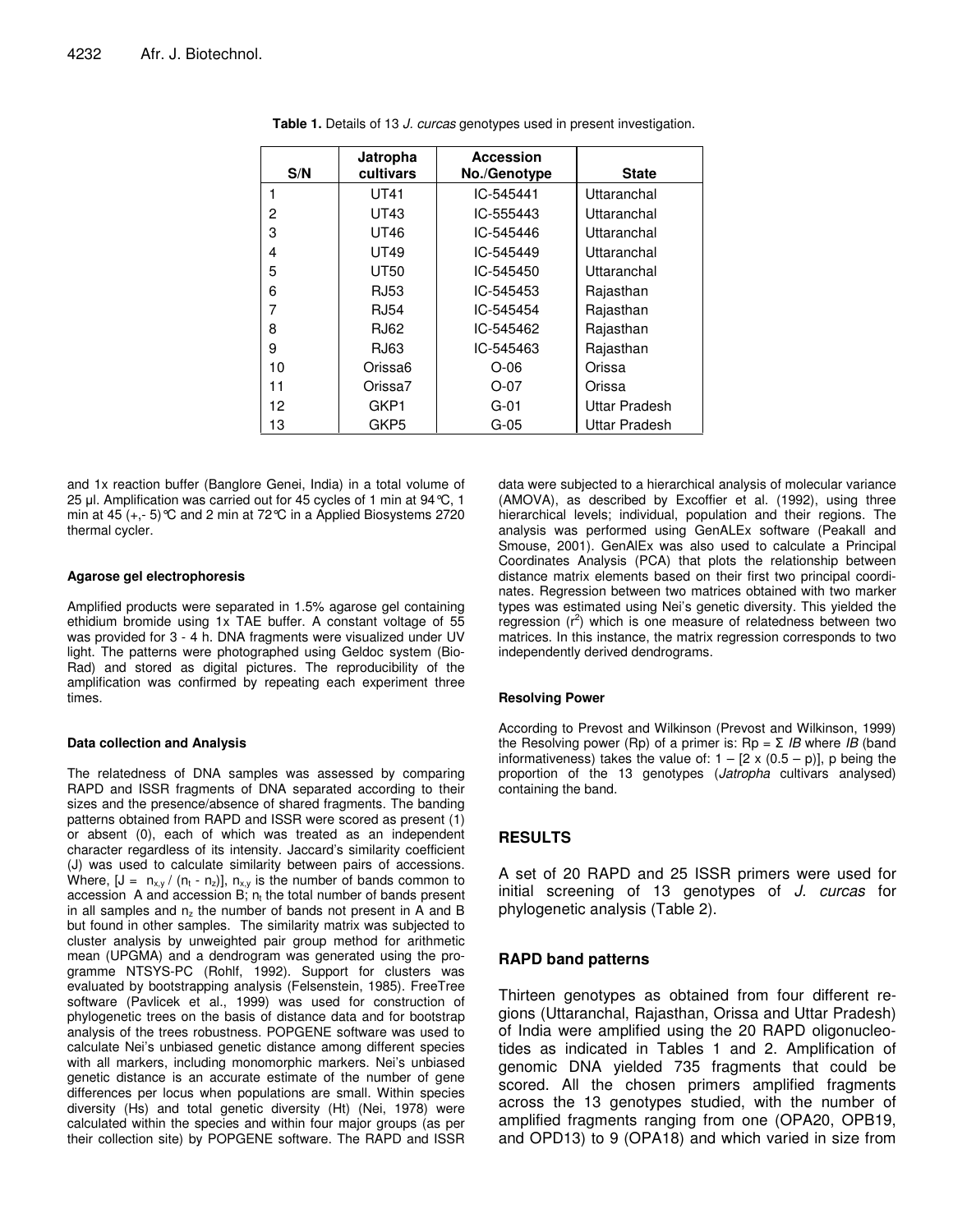| Primer             | Nucleotide sequence (5'-3')   | $G + C$ content $(\%)$ |
|--------------------|-------------------------------|------------------------|
| <b>ISSR</b>        |                               |                        |
| ISSR <sub>1</sub>  | ATA TAT ATA TAT ATA TT        | $\mathbf 0$            |
| ISSR <sub>2</sub>  | AGA GAG AGA GAG AGA GT        | 47.05                  |
| ISSR <sub>3</sub>  | GAG AGA GAG AGA GAG AT        | 47.05                  |
| <b>ISSR1</b>       | ATA TAT ATA TAT ATA TT        | 0                      |
| <b>ISSR 4</b>      | CTC TCT CTC TCT CTC TT        | 47.05                  |
| ISSR <sub>5</sub>  | GTG TGT GTG TGT GTG TA        | 47.05                  |
| ISSR 6             | TCT CTC TCT CTC TCT CA        | 47.05                  |
| <b>ISSR7</b>       | ACA CAC ACA CAC ACA CT        | 47.05                  |
| ISSR <sub>8</sub>  | TGT GTG TGT GTG TGT GA        | 47.05                  |
| ISSR <sub>9</sub>  | ATA TAT ATA TAT ATA TYA       | $\mathbf 0$            |
| ISSR 10            | AGA GAG AGA GAG AGA GYT       | 44.44                  |
| <b>ISSR 11</b>     | TAT ATA TAT ATA TAT ART       | $\mathbf 0$            |
| ISSR <sub>12</sub> | GAG AGA GAG AGA GAG AYT       | 44.44                  |
| ISSR <sub>13</sub> | CTC TCT CTC TCT CTC TRA       | 44.44                  |
| ISSR <sub>14</sub> | GTG TGT GTG TGT GTG TYC       | 50                     |
| ISSR 15            | ACC ACC ACC ACC ACC ACC       | 66.66                  |
| <b>ISSR 16</b>     | CCG CCG CCG CCG CCG CCG       | 100                    |
| ISSR <sub>17</sub> | GGCGGCGGCGGCGGC GGC           | 100                    |
| ISSR 18            | TGC TGC TGC TGC TGC TGC       | 66.66                  |
| ISSR 19            | CTA GCT AGC TAG CTA G         | 50                     |
| ISSR <sub>20</sub> | TGC ATG CAT GCA TGC A         | 50                     |
| <b>ISSR 21</b>     | CTT CAC TTC ACT TCA           | 40                     |
| ISSR <sub>22</sub> | TAG ATC TGA TAT CTG AAT TCC C | 36.36                  |
| ISSR <sub>23</sub> | AGA GTT GGT AGC TCT TGA TC    | 45                     |
| ISSR 24            | CAT GGT GTT GGT CAT TGT TCC A | 45.45                  |
| <b>ISSR 25</b>     | ACT TCC CCA CAG GTT AAC ACA   | 47.61                  |
| <b>RAPD</b>        |                               |                        |
| OPA01              | CAG GCC CTT C                 | 70                     |
| OPA <sub>02</sub>  | TGC CGA GCT G                 | 70                     |
| OPA04              | AAT CGG GCT G                 | 60                     |
| OPA08              | GTG ACG TAG G                 | 60                     |
| OPA11              | CAA TCG CCG T                 | 60                     |
| OPA <sub>13</sub>  | CAG CAC GCA C                 | 70                     |
| OPA <sub>18</sub>  | AGG TGA CCG T                 | 60                     |
| OPA <sub>20</sub>  | GTT GCG TACC                  | 60                     |
| OPB11              | <b>GTAGACCCGT</b>             | 60                     |
| OPB15              | GGA GGG TGT T                 | 60                     |
| OPB18              | CCA CAG CAG T                 | 60                     |
| OPB19              | ACC CCC GAA G                 | 70                     |
| OPC08              | TGG ACC GGT G                 | 70                     |
| OPC12              | TGT CAT CCC C                 | 60                     |
| OPC15              | GAC GGA TCA G                 | 60                     |
| OPC16              | CAC GCC CTT C                 | 70                     |
| OPD <sub>05</sub>  | TGA GCG GAC A                 | 60                     |
| OPD <sub>08</sub>  | GTG TGC CCC A                 | 70                     |
| OPD11              | AGC GCC ATT G                 | 60                     |
| OPD13              | GGG GTG ACG A                 | 70                     |

**Table 2.** Details of all the 45 primers (twenty RAPD and twenty five ISSR) used in the present investigation.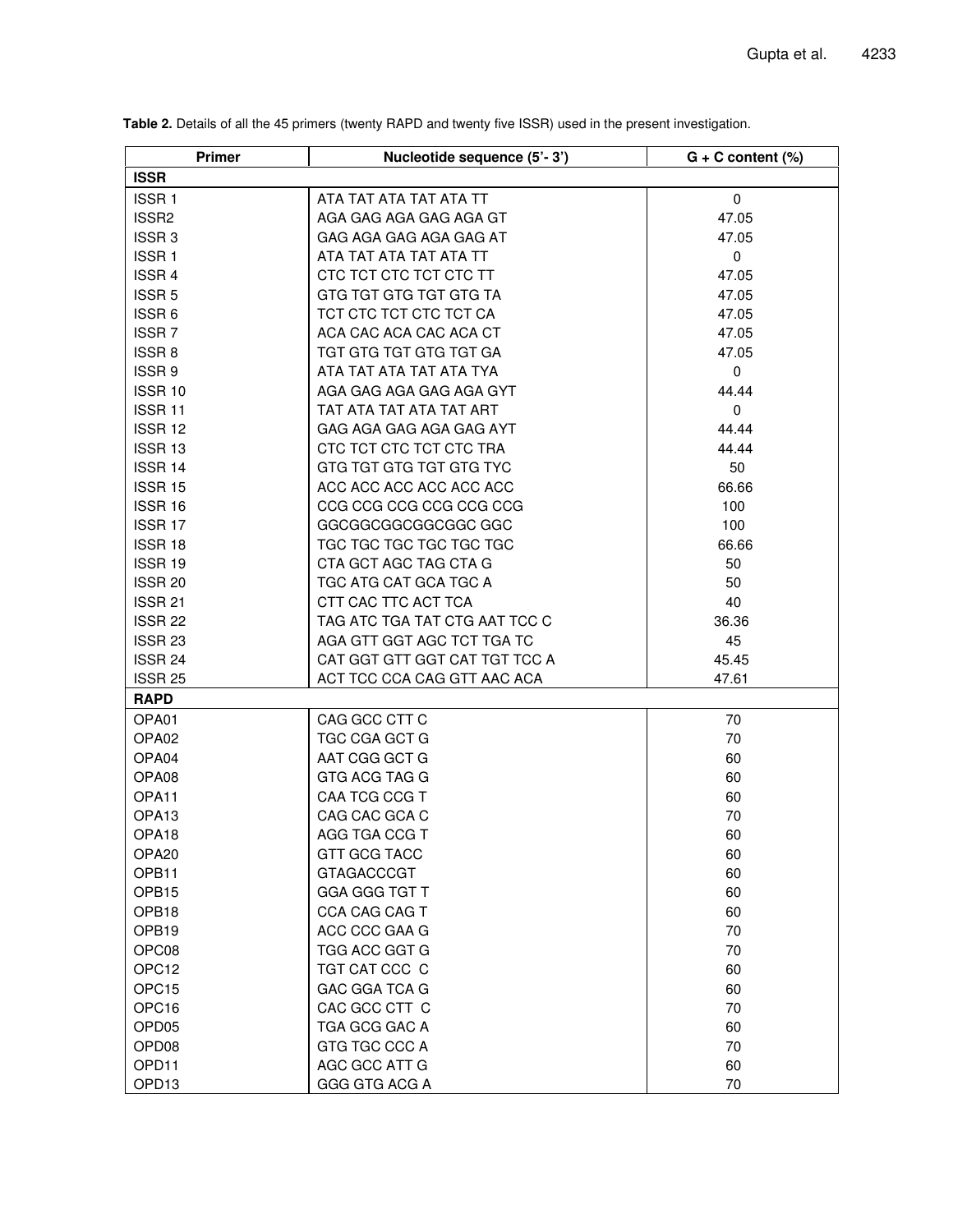|                    | No. of                  | No. of                  | No. of                  | % of           | <b>Total No.</b> |                   |
|--------------------|-------------------------|-------------------------|-------------------------|----------------|------------------|-------------------|
|                    | <b>Total</b>            | polymorphic             | monomorphic             | polymorphic    | of bands         | <b>Resolution</b> |
| Primer             | bands                   | bands                   | bands                   | bands ( $P$ %) | amplified        | power             |
| <b>ISSR</b>        |                         |                         |                         |                |                  |                   |
| ISSR <sub>2</sub>  | $\bf 8$                 | 3                       | 5                       | 37.5           | 89               | 13.692            |
| ISSR <sub>3</sub>  | $\overline{7}$          | $\overline{7}$          | $\pmb{0}$               | 100            | 56               | 8.615             |
| <b>ISSR7</b>       | $\overline{c}$          | $\overline{c}$          | $\mathbf 0$             | 100            | 11               | 1.692             |
| ISSR <sub>8</sub>  | $\overline{\mathbf{4}}$ | $\overline{c}$          | $\overline{\mathbf{c}}$ | 50             | 29               | 4.461             |
| ISSR 10            | 8                       | 3                       | 5                       | 37.5           | 76               | 11.692            |
| ISSR <sub>12</sub> | $\boldsymbol{9}$        | 9                       | $\pmb{0}$               | 100            | 62               | 9.538             |
| ISSR 13            | 5                       | $\overline{\mathbf{4}}$ | $\mathbf{1}$            | 80             | 25               | 3.846             |
| ISSR 16            | 5                       | $\overline{c}$          | 3                       | 40             | 41               | 6.307             |
| ISSR <sub>17</sub> | 3                       | 3                       | $\pmb{0}$               | 100            | 21               | 3.230             |
| ISSR <sub>21</sub> | 5                       | 5                       | $\mathbf 0$             | 100            | 34               | 5.230             |
| ISSR <sub>22</sub> | $\overline{7}$          | $\mathbf 5$             | $\overline{c}$          | 71.42          | 63               | 9.692             |
| ISSR <sub>23</sub> | $\overline{\mathbf{4}}$ | $\overline{4}$          | $\pmb{0}$               | 100            | 16               | 2.461             |
| ISSR 24            | $\overline{7}$          | 6                       | $\mathbf{1}$            | 85.71          | 67               | 10.307            |
| ISSR <sub>25</sub> | $\overline{7}$          | $\overline{7}$          | $\pmb{0}$               | 100            | 56               | 8.615             |
| <b>RAPD</b>        |                         |                         |                         |                |                  |                   |
| OPA01              | $\overline{c}$          | $\overline{c}$          | $\pmb{0}$               | 100            | 3                | 0.462             |
| OPA02              | $\mathbf 5$             | $\overline{5}$          | $\pmb{0}$               | 100            | 39               | 6.000             |
| OPA04              | $\overline{7}$          | $\overline{7}$          | $\pmb{0}$               | 100            | 58               | 8.923             |
| OPA08              | $\overline{7}$          | $\overline{7}$          | $\mathbf 0$             | 100            | 42               | 6.462             |
| OPA11              | 6                       | $\overline{4}$          | $\overline{c}$          | 66.66          | 70               | 10.770            |
| OPA <sub>13</sub>  | 8                       | $\mathbf 5$             | 3                       | 62.50          | 66               | 10.153            |
| OPA18              | 9                       | 9                       | $\pmb{0}$               | 100            | 70               | 10.770            |
| OPA20              | $\mathbf{1}$            | $\mathbf{1}$            | $\pmb{0}$               | 100            | $\mathbf{1}$     | 0.153             |
| OPB11              | 5                       | 5                       | $\pmb{0}$               | 100            | 26               | 4.307             |
| OPB15              | 8                       | 6                       | $\overline{\mathbf{c}}$ | 75             | 73               | 11.230            |
| OPB18              | 5                       | $\overline{c}$          | 3                       | 40             | 51               | 7.846             |
| OPB19              | 1                       | $\mathbf{1}$            | $\pmb{0}$               | 100            | $\mathbf{1}$     | 0.153             |
| OPC08              | $\overline{7}$          | $\overline{\mathbf{4}}$ | 3                       | 57.14          | 45               | 6.923             |
| OPC12              | 5                       | $\overline{5}$          | $\mathbf 0$             | 100            | 30               | 4.615             |
| OPC15              | 5                       | 5                       | $\mathbf 0$             | 100            | $\boldsymbol{9}$ | 1.384             |
| OPC16              | 3                       | 3                       | $\mathbf 0$             | 100            | 9                | 1.384             |
| OPD <sub>05</sub>  | 8                       | $\mathbf 5$             | 3                       | 62.50          | 34               | 5.230             |
| OPD08              | 6                       | 6                       | $\pmb{0}$               | 100            | 49               | 7.538             |
| OPD11              | 8                       | 8                       | $\pmb{0}$               | 100            | 49               | 7.538             |
| OPD13              | $\mathbf{1}$            | $\mathbf{1}$            | $\pmb{0}$               | 100            | 10               | 1.538             |

**Table 3.** Combined details of thirty four primers (20 RAPD + 14 ISSR) and amplified bands of all the DNA samples as obtained from thirteen populations of *J. curcas.*

200 to 2,500 bp. Of the 108 amplified bands, 91 were polymorphic, with an average number of bands per primer and average number of polymorphic bands per primer was 5.35 and 4.55, respectively. Percentage polymorphism ranged from 40% (OPB18) to a maximum of 100% (14 primers), with an average of 84.26% polymorphism. Only 5 out of 20 primers showed less than 75% polymorphism. Total number of bands amplified ranged from one (OPA20 and OPB19) to 73 (OPB15). The resolving power (Rp) of the twenty RAPDs primers ranged from 0.153 (OPA 20 and OPB 19) to 11.23

(OPB15) (Table 3). The total number of bands (TNB), number of polymorphic bands (NPB), percentage of polymorphic bands (P%), average no of bands per primers, average no of polymorphic bands per primer and resolving power (Rp) obtained for each primer are shown in the Table 3 and comparative list is presented in the Table 4.

## **Genetic variability details across all the populations using RAPD Markers**

Data for observed number of alleles, effective number of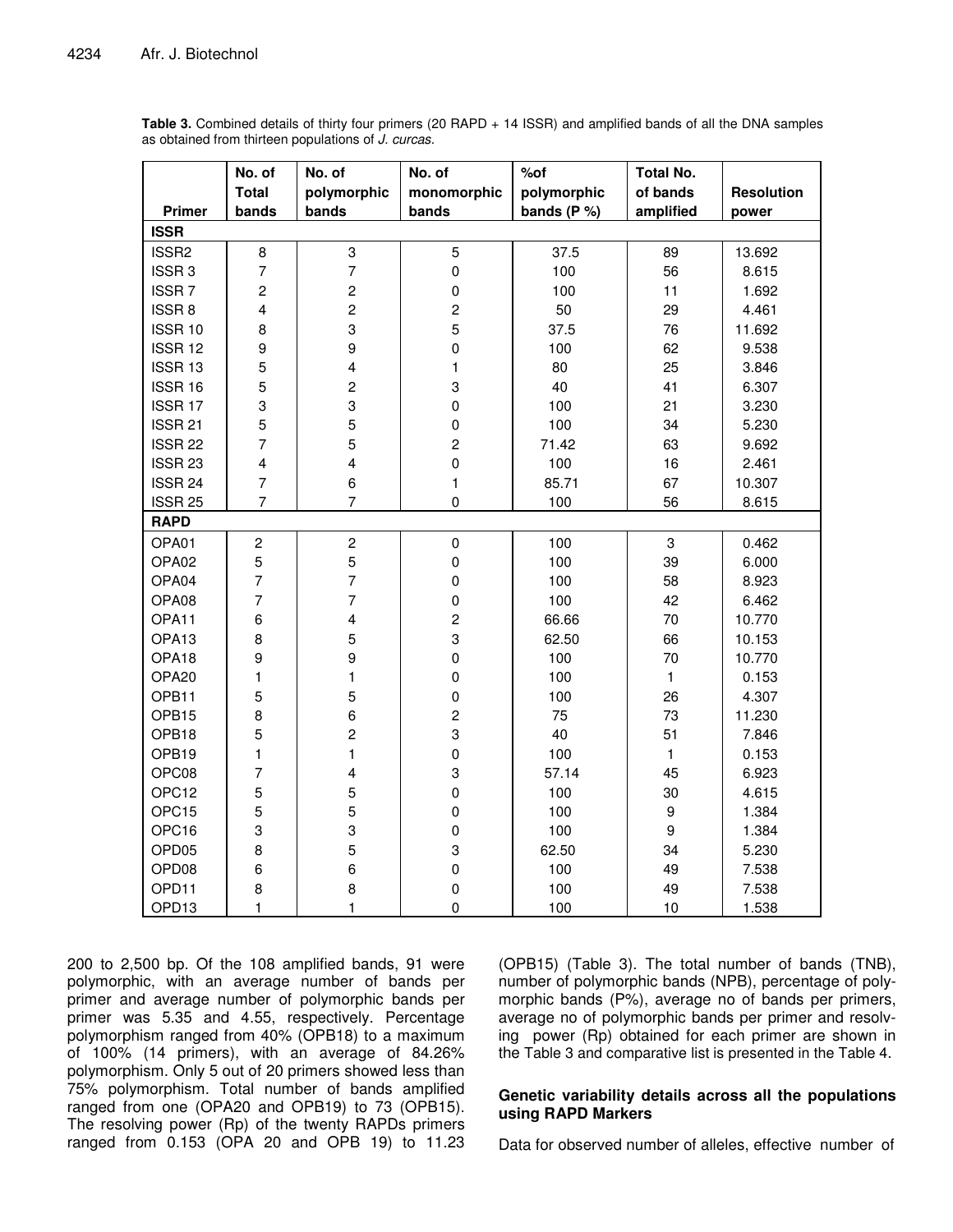| <b>Primer</b>                               | <b>RAPD</b> | <b>ISSR</b> | <b>RAPD + ISSR</b> |
|---------------------------------------------|-------------|-------------|--------------------|
| Number of primers used                      | 20          | 14          | 34                 |
| Total number of polymorphic bands           | 91          | 62          | 153                |
| Total number of monomorphic bands           | 17          | 19          | 36                 |
| Total number of bands                       | 108         | 81          | 189                |
| Total number of bands amplified             | 735         | 646         | 1381               |
| Percentage polymorphism (%)                 | 84.26       | 76.54       | 80.95              |
| Average number of bands/primer              | 5.35        | 5.79        | 5.53               |
| Average number of polymorphic bands/ primer | 4.55        | 4.42        | 4.52               |
| Resolving power                             | 5.669       | 7.098       | 6.257              |

**Table 4.** A comparative list showing different markers details (RAPD, ISSR and RAPD + ISSR) obtained from 13 *J. curcas* populations.

**Table 5.** A comparative list of genetic variability across all the 13 populations of *J. curcas* using RAPD, ISSR and RAPD + ISSR primers.

| <b>Primers</b>     | <b>Observed</b><br>no. of<br>alleles | <b>Effective</b><br>no. of<br>alleles | Nei's<br>genetic<br>diversity | Shannon's<br>information<br><b>Index</b> | Ht      | <b>Hs</b> | Gst   | <b>Estimate</b><br>of gene<br>flow |
|--------------------|--------------------------------------|---------------------------------------|-------------------------------|------------------------------------------|---------|-----------|-------|------------------------------------|
| <b>RAPD</b>        | .843                                 | .350                                  | 0.225                         | 0.359                                    | 0.225   | 0.115     | 0.491 | 0.518                              |
|                    | (0.366)                              | (0.305)                               | (0.155)                       | (0.213)                                  | (0.024) | (0.012)   |       |                                    |
| <b>ISSR</b>        | .765                                 | 1.407                                 | 0.245                         | 0.374                                    | 0.244   | 0.137     | 0.441 | 0.635                              |
|                    | (0.426)                              | (0.355)                               | (0.182)                       | (0.253)                                  | (0.033) | (0.013)   |       |                                    |
| <b>RAPD + ISSR</b> | 1.810                                | 1.374                                 | 0.233                         | 0.365                                    | 0.233   | 0.124     | 0.468 | 0.568                              |
|                    | (0.394)                              | (0.328)                               | (0.167)                       | (0.230)                                  | (0.028) | (0.013)   |       |                                    |

The values in the brackets are standard deviation.

**Table 6.** Summary of analysis of molecular variance (AMOVA) based on RAPD, ISSR and RAPD + ISSR marker data of genotypes of *J. curcas* (levels of significance are based on 1000 iteration steps).

| Source of variance      | <b>Primers</b> | Variance  | Percentage | P-value |
|-------------------------|----------------|-----------|------------|---------|
|                         |                | component | (P%)       |         |
| Among groups            | <b>RAPD</b>    | 5.503     | 38         | < 0.003 |
|                         | <b>ISSR</b>    | 3.543     | 31         | < 0.002 |
|                         | RAPD + ISSR    | 9.046     | 35         | < 0.001 |
| <b>Among population</b> | <b>RAPD</b>    | 8.933     | 62         | < 0.003 |
| within groups           | <b>ISSR</b>    | 8.006     | 69         | < 0.002 |
|                         | RAPD + ISSR    | 16.939    | 65         | < 0.001 |

P-value: Probability of null distribution.

alleles, Nei's genetic diversity, Shannon's information index, for all the four populations were analysed using twenty RAPD markers and their respective values were found as 1.843, 1.350, 0.225 and 0.359. Value for total genotype diversity among population (Ht) was 0.225 while within population diversity (Hs) was found to be 0.115. Mean coefficient of gene differentiation (Gst) value 0.491 indicated that 50.9% of the genetic diversity resided within the population. Estimate of gene flow in the population was found as 0.518 (Table 5). AMOVA helps in partitioning of the overall RAPD variations among groups and among populations within the group. 38% is

the molecular variance found among population while, within the population this value was found to be 62% (Table 6) indicating that there is more variations within the population. This is helpful in making strategy for germ plasm collection and evaluation.

## **Dendrogram analysis for** *J. curcas* **as obtained with RAPD markers**

A dendrogram based on UPGMA analysis grouped the 13 genotypes into four main clusters, with Jaccard's simi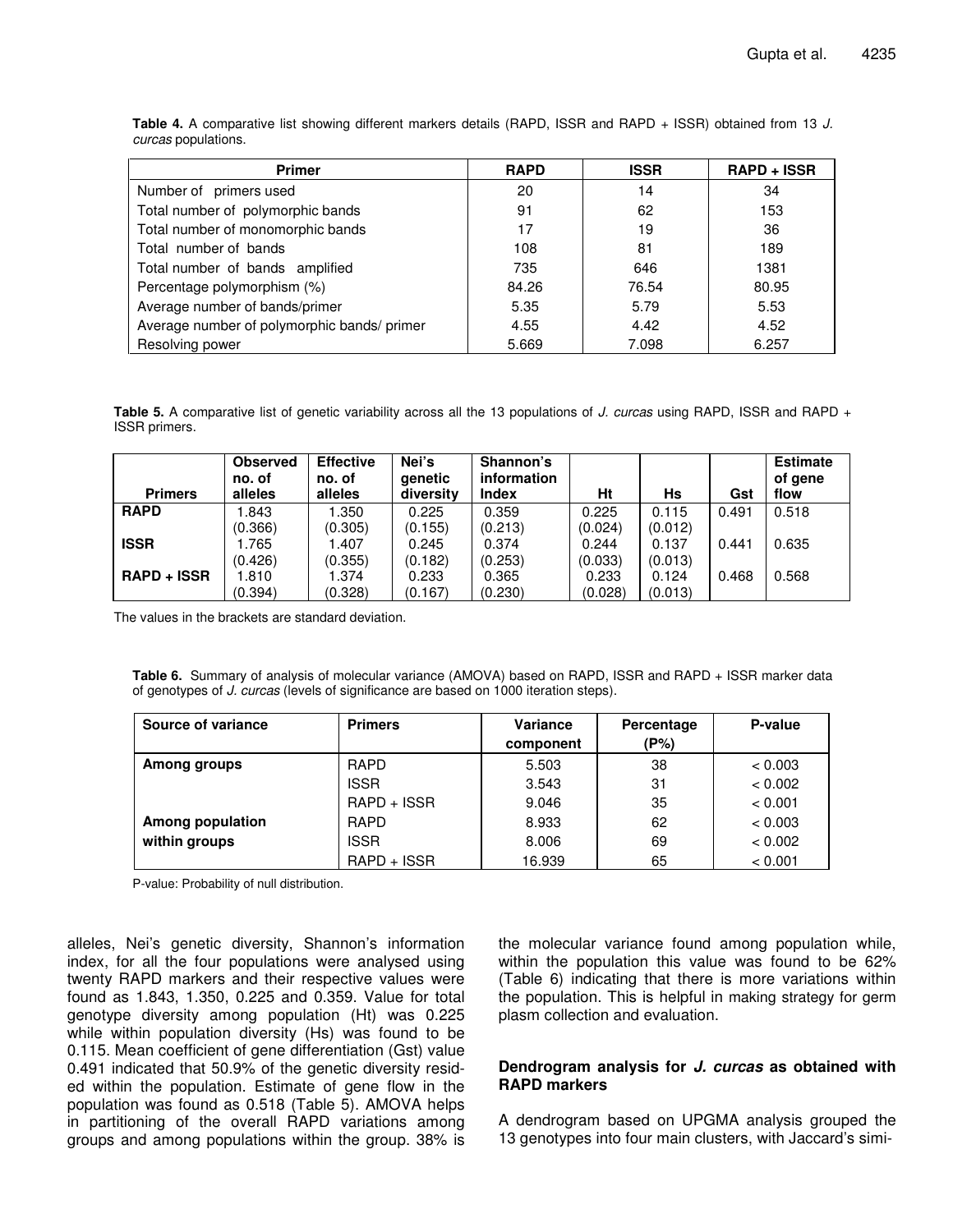larity coefficient ranging from 0.38 to 0.91 (Figure 1.1). The dendrogram obtained present four main clusters (I, II, III, and IV) with five, four, three and one cultivars, respectively. The cluster I has two sub-clusters (Ia and Ib). Sub-cluster Ia has all the three genotypes from Uttaranchal (UT41, UT49 and UT50). The Ib sub cluster contains two cultivars one each from Uttaranchal and Rajasthan (UT 43 and RJ 53). When all the genotypes were seen together there are four genotypes from Uttaranchal and one from Rajasthan which forms cluster I. The cluster II has again two sub-clusters (IIa and IIb). IIa sub-cluster has two genotypes from Rajas-than (RJ62 and RJ63) while, sub-cluster IIb also contains two genotypes one each from Uttaranchal and Rajasthan (UT46 and RJ54). III cluster is made up of three genotypes which can be again sub-divided into two subclusters. Sub-cluster IIIa contains two genotypes from Uttar Pradesh (GKP1 and GKP5) while IIIb has only one genotype from Orissa (Orissa7). Cluster IV is unique as it contains only one genotype from Orissa (Orissa6). Bootstrapping was done using the Tree view (http//www.treeview.net) program to estimate the relative support at clades. The robustness of the cluster was not very strong in *J. curcas.* The results of PCA analysis were comparable to the cluster analysis (Figure 2.1). The first three most informative PC components explained 61.20% of the total variation. Genotypes from Orissa (Orissa 6 and Orissa 7) appear to be distinct from other genotypes in the PCA.

# **ISSR band patterns**

Twenty-five ISSR oligonucleotides (Table 2) were used for amplification of all the thirteen genotypes. These ISSR primers are obtained from Applied Biosciences and out of 25 only 14 primers give rise to reproducible amplification products, while 11 primers did not gave any amplification. The sequences of these 25 primers seem to indicate that microsatellites more frequent in Jatropha contain the repeated dinucleotides (AG)*n*, (GA)n, (TG)n, (CT)n, (AC)*n*, (TG)*n,* and trinucleotides (CCG)n, (GGC)n and the repeated pentanucleotides (CTTCA)*n*. The number of bands produced with different repeat nucleotide was more with the poly (GA) primers (ISSR3 and ISSR9) and with the poly (AG) primers (ISSR2 and ISSR10). The primers that were based on the poly (GA) and poly (AG) motif produced more polymorphism on average (8 bands per primer) than the primers based on any other motifs used in the present investigation. The primer sequences which did not amplified in the present investigation contain the dinucleotides repeat sequences as (AT)n, (GT)n, (TC)n, (TA)n, (GT)n, (CT)n with T at the 5' end, the repeated trinucleotides (ACC)n, (TGC)n and the repeated tetranucleotides (CTAG)n and (TGCA)n (Table 2 and 3).

The 14 primers on an average produced 81 bands across 13 genotypes, of which 62 bands were polymorphic, accounting for 76.54%. Number of bands varied

from two (ISSR 7) to nine (ISSR 12), and sizes ranged from 200 to 2,500 bp. Average numbers of bands and polymorphic bands per primer were 5.79 and 4.42 respectively. Percentage of polymorphism ranged from 37.5 (ISSR 2 and 10) to 100% (ISSR 3, 7, 12, 17, 21, 23 and 25), with an average polymorphism of 76.54 % across all the genotypes. Total no of bands amplified ranged from 11 (ISSR 7) to 89 (ISSR 2). The resolving power (Rp) of the fourteen ISSR primers ranged from 1.692 for primer ISSR 7 to 13.692 for primer ISSR 2. Three ISSR primers (ISSR 2, 10 and 24) possess the highest Rp values (13.692, 11.692 and 10.307 respectively). Primer amplification details as obtained for each ISSR primer are shown in Table 3 and comparative list is presented in Table 4.

## **Genetic variability details across all the populations using ISSR markers**

Data for observed number of alleles, effective number of alleles, Nei's genetic diversity, Shannon's information index, for all the four populations were analysed using fourteen ISSR markers and their respective values were found as 1.765, 1.407, 0.245 and 0.374 (Table 5). Value for total genotype diversity among population (Ht) was 0.245 while within population diversity (Hs) was found to be 0.137. Mean coefficient of gene differentiation (Gst) value 0.441 indicated that 55.9% of the genetic diversity resided within the population. Estimate of gene flow in the population was found as 0.635. AMOVA analysis showed that 31% is the molecular variance found among population while, within the population this value was found to be 69% (Table 6) indicating that there is more variations with in the population.

## **Dendrogram analysis for** *J. curcas* **as obtained with ISSR markers**

The PCR amplification using 14 ISSR primers gave rise to reproducible amplification products. The complete data was based on a total of 646 bands. A dendrogram based on UPGMA analysis with ISSR data is shown in Figure 1.2. Jaccard's similarity coefficient ranged from 0.46 to 0.90. The 13 genotypes were clustered into three clusters (I, II and III) with seven, five and one genotypes respectively. Cluster I comprised of two sub-clusters. Subcluster Ia consisted of four genotypes of which three are from Uttaranchal (UT41, UT43 and UT50) and one from Rajasthan (RJ53).While, Ib comprised of three genotypes of which two are from Uttaranchal (UT49 and UT46) and one from Rajasthan (RJ54). Thus, all the five genotypes from Uttaranchal and two genotypes from Rajasthan are grouped together in cluster I. Cluster II again comprised of two sub clusters. Sub-cluster IIa consists of three genotypes of which two are from Rajasthan (RJ62 and RJ63) and one from Uttar Pradesh (GKP1). One geno-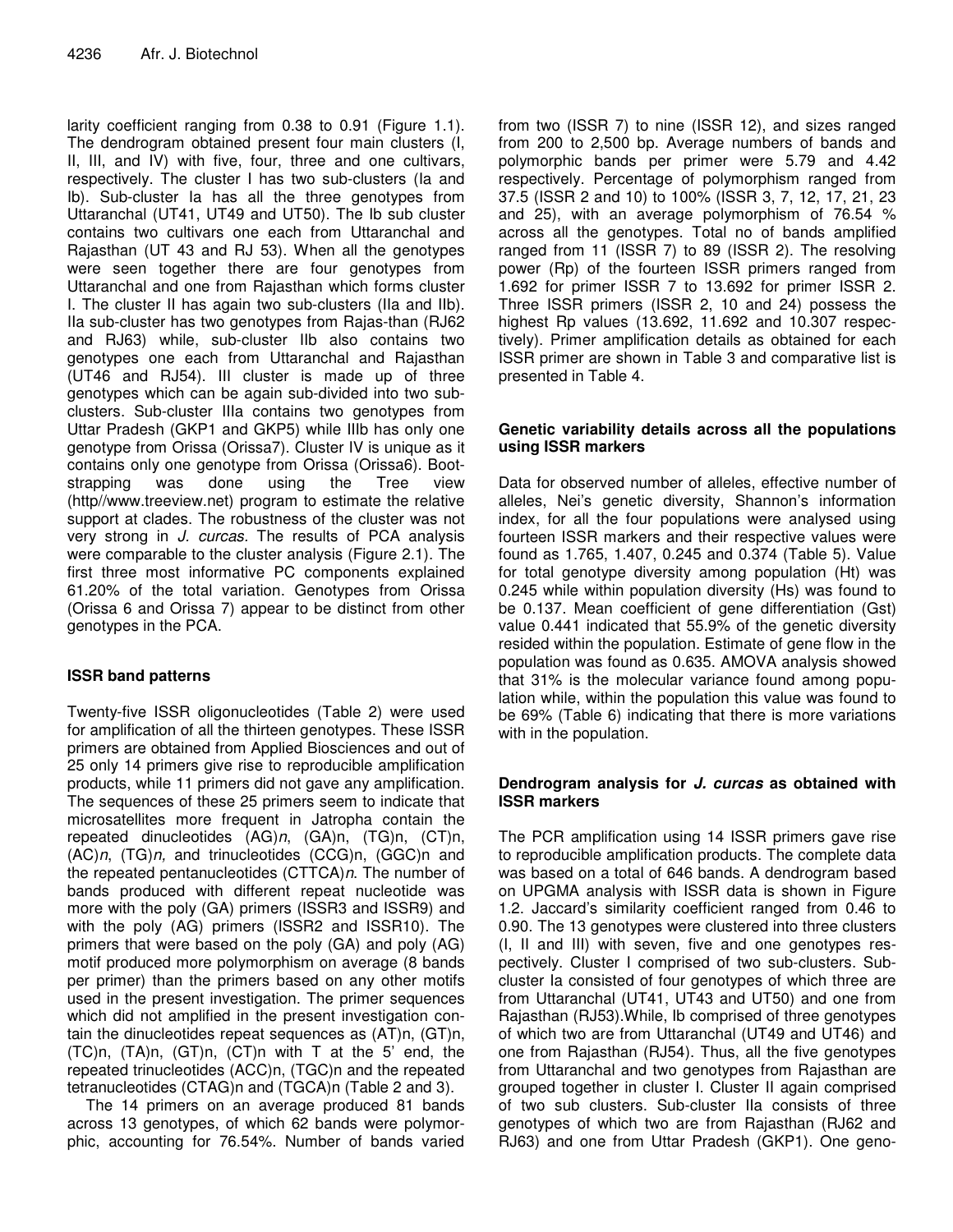

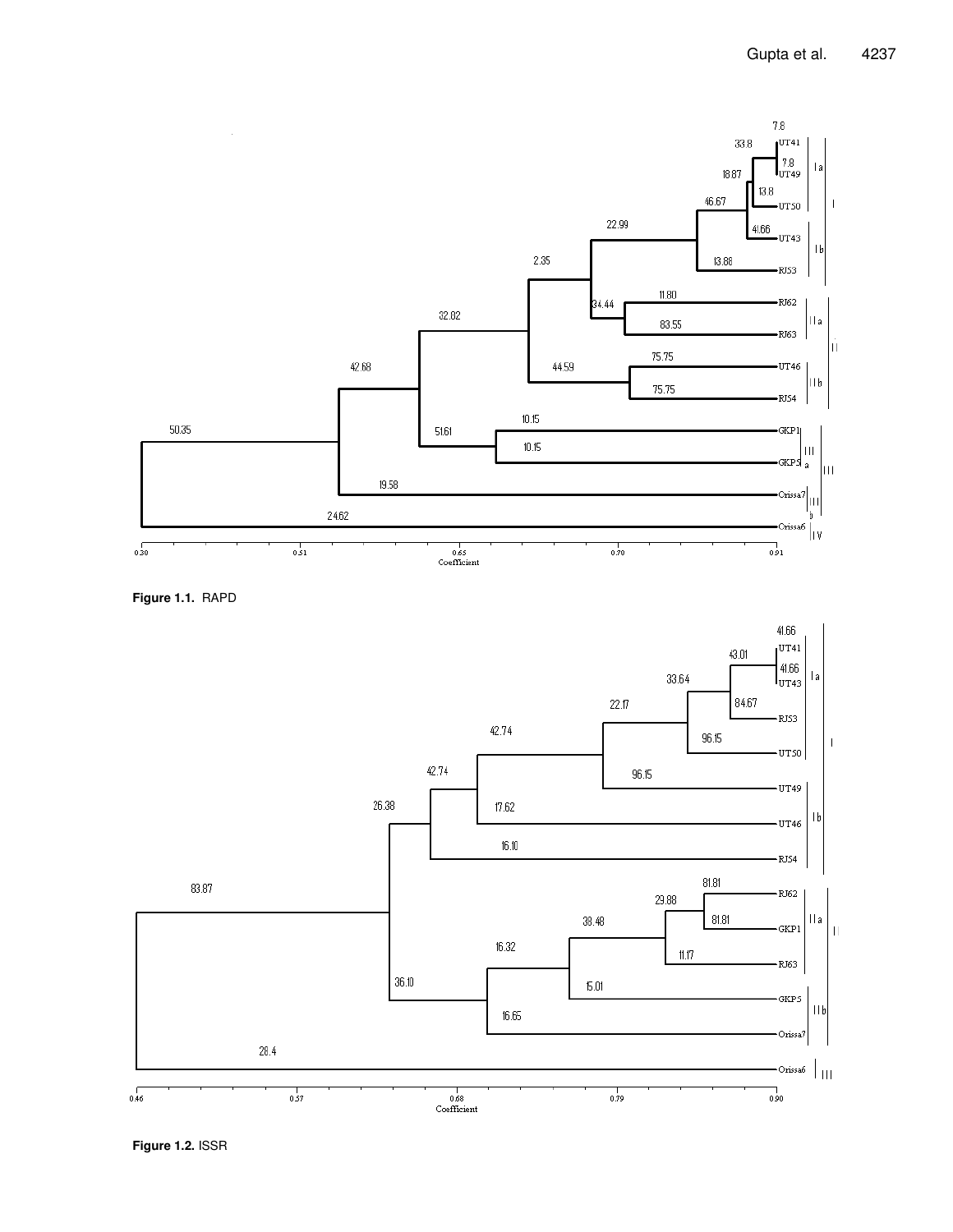

**Figure 1.3.** ISSR+RAPD

**Figure 1.** Dendrograms generated using unweighted pair of group method with arithmetic average analysis, showing relationships between Jatropha genotypes, using **(1.1)** RAPD, **(1.2)** ISSR and **(1.3)** ISSR+RAPD data. The numbers at the forks indicate the confidence limits for the grouping of those species in a branch occurred, based on 1,000 cycles in bootstraps analysis, using the free tree program.

type each from Uttar Pradesh and Orissa are the part of sub-cluster IIb (GKP5 and Orissa 7). This cluster consisted of a mixture of genotypes from Rajasthan Uttar Pradesh and Orissa. Cluster III consisted of only one genotype, that is, Orissa 6 which is significantly different from all other genotypes used in the present investigation. The results of PCA analysis were comparable to the cluster analysis (Figure 2.2). The first three most informative PC components explained 60.70% of the total variation. Three genotypes (RJ54, Orissa7 and Orissa6) appear to be distinct from other genotypes in the PCA.

## **RAPD and ISSR combined data for cluster analysis**

The RAPD and ISSR data were combined for UPGMA cluster analysis. The UPGMA dendrogram obtained from the cluster analysis of RAPD and ISSR combined data gave near similar clustering pattern, with Jaccard's similarity coefficient ranging from 0.41 to 0.89. Three major clusters were formed which more close to ISSR

cluster are whereas, the dendrogram based on RAPD showed some variation in the clustering of genotypes. Thirteen genotypes were grouped in three clusters in ISSR and ISSR plus RAPD data; whereas a dendrogram based on RAPD data showed four clusters. The dendrograms based on ISSR and RAPD combined markers showed partially similar clustering pattern when used individually. But when used together ISSR based cluster is more similar to the combined cluster than RAPD based cluster. In all the three dendrograms, Orissa 6 is present in different cluster. The dendrogram based on combined data are shown in Figure 1.3. The results of PCA analysis were comparable to the cluster analysis (Figure 2.3). The first three most informative PC components explained 57.90% of the total variation. The two-dimensional ordination confirms the cluster analysis results showing that four genotypes (UT46, RJ54, Orissa7 and Orissa 6) were separated. Besides formation of dendrogram other genenetic variation studies were also performed on ISSR and RAPD combined data which are represented in different tables (Tables 4 - 6). As expected all the other para-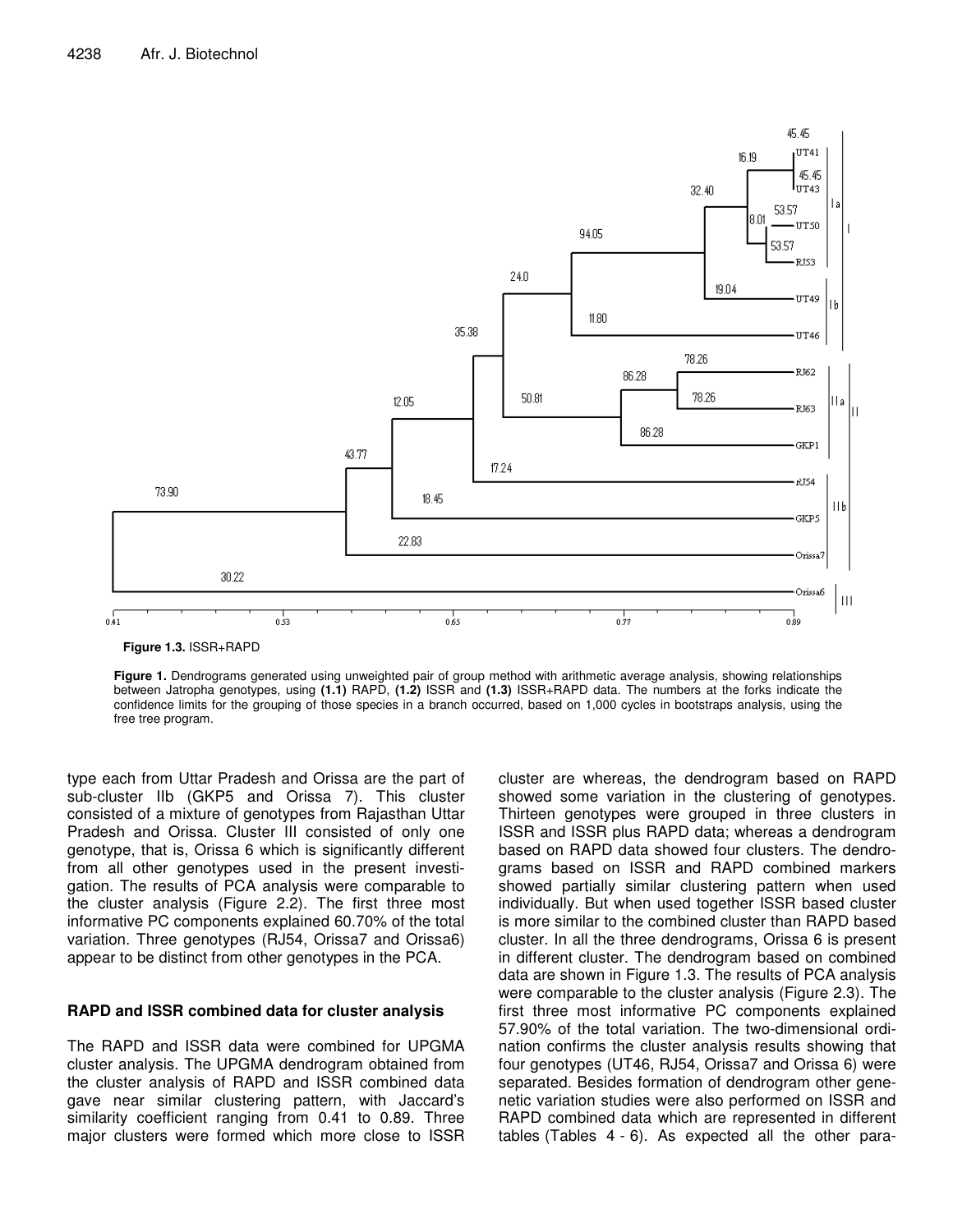



**Figure 2.1.** RAPD.



**Figure 2.2.** ISSR.



**Figure 2.3.** RAPD + ISSR

**Figure 2.** Two-dimensional plot of principal component analysis of thirteen elite *Jatropha* genotypes using **(2.1)** RAPD, **(2.2)** ISSR and **(2.3)** RAPD + ISSR analysis. The numbers plotted represents individual cultivars (where, Pop1 = Uttaranchal, Pop 2 = Rrajasthan, Pop 3 = Orissa, Pop 4 = Uttar Pradesh).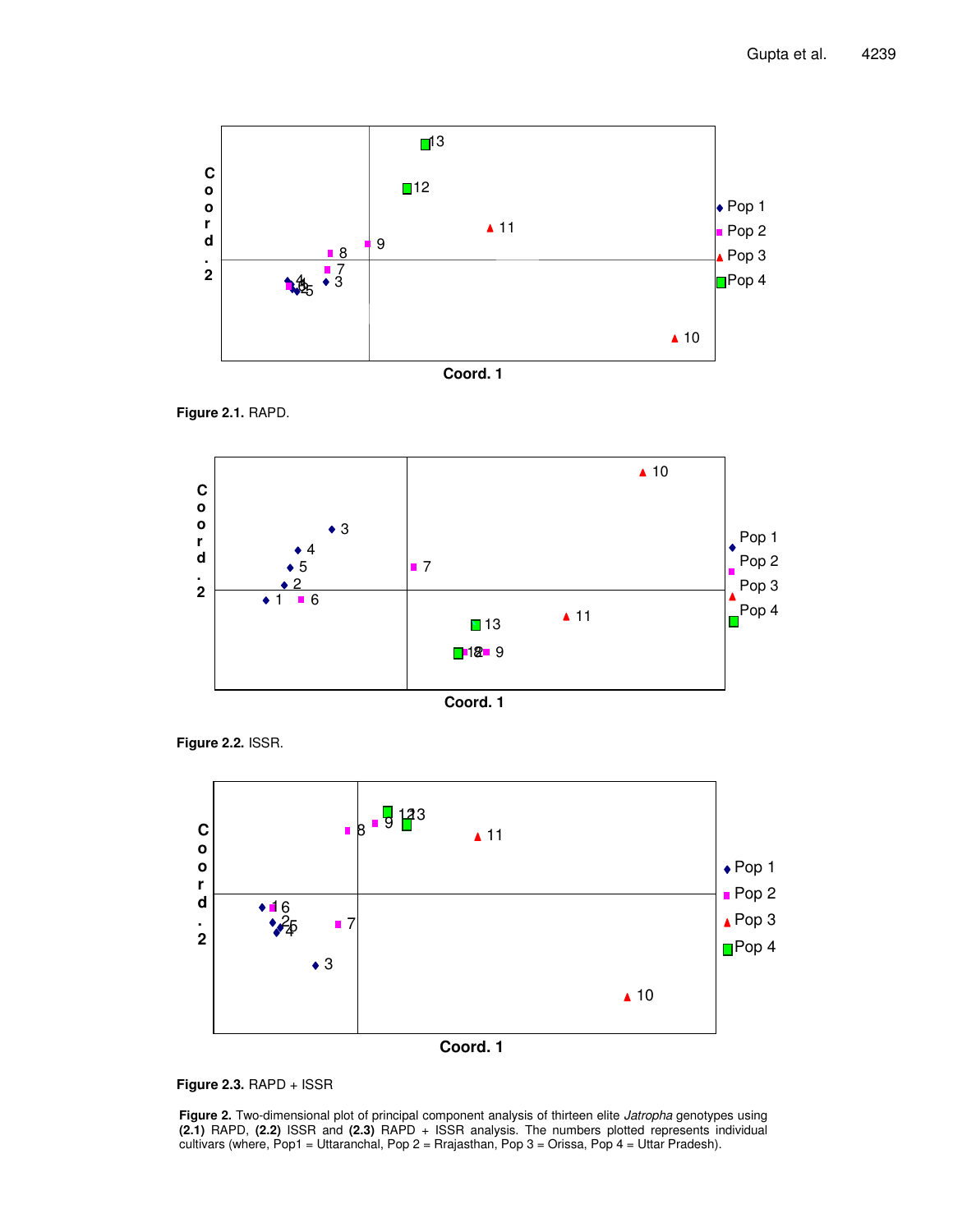meters are as the mean of both the marker data.

## **Comparative analysis of RAPD with ISSR markers**

RAPD markers were more efficient than the ISSR assay with regards to polymorphism detection, as they detected 84.26% as compared to 76.54% for ISSR markers. Also, the average number of polymorphic bands per primer and total number of polymorphic bands are more for RAPD (4.55 and 91 respectively) than for ISSR (4.42 and 62 respectively) (Table 4). But, resolving power (Rp), average number of bands per primer, Nei's genetic diversity (h), Shannon's Information Index (I), total heterozygosity (Ht), average heterozygosity (Hs) and gene flow (Nm) estimates were more for ISSR (7.098, 5.79, 0.245, 0.374, 0.244, 0.137 and 0.635, respectively) than RAPD markers (5.669, 5.35, 0.225, 0.359, 0.225, 0.115 and 0.518, respectively). The regression test between the two Nei's genetic diversity index was performed. This resulted in  $r^2$ = 0.3318, showing low regression between RAPD and ISSR based similarities. Regression for ISSR and ISSR + RAPD combined data is moderate (0.6027), while it is maximum for RAPD and ISSR + RAPD based similarities (0.9125). This shows that RAPD data is more close to ISSR + RAPD combined data (Table 7).

In *J. curcas*, genetic similarity was calculated from the Nei's similarity index value considering ISSR and RAPD approaches individually as well as together. Based on ISSR marker system, the similarity index values ranged from 0.46 to 0.90 while that on the basis of RAPD markers ranged from 0.38 to 0.91. Similarity indices values based on both the marker systems together ranged from 0.41 to 0.89 indicating more diversity in case of RAPD. Clustering of genotypes within groups was not similar when RAPD and ISSR derived dendrogram were compared, whereas the pattern of clustering of the genotypes remained more or less the same in ISSR and combined data of RAPD + ISSR. But all these values are not significantly different from each other. Therefore, both ISSR and RAPD markers are equally efficient marker system in *J. curcas* because of their capacity to reveal several informative bands in a single amplification.

# **DISCUSSION**

Polymorphism in a given population is often due to the existence of genetic variants represented by the number of alleles at a locus and their frequency of distribution in a population. Heterozygosity corresponds to a probability that two alleles taken at random from a population can be distinguished using the marker in question. Thus a convenient quantitative estimate of marker utility and the polymorphism detected can be given in terms of the Nei's geneitic diversity (h), Shannon's information index (I), total heterozygosity (Ht), average heterozygosity (Hs), coefficient of population differentiation (Gst) and estimate of gene flow (Zhao et al., 2006).

**Table 7.** Regression analysis between Nei's genetic diversity as obtained from RAPD, ISSR and RAPD + ISSR combined data.

| <b>Marker combinations</b> | $R^2$ (Nei's geneic diversity) |
|----------------------------|--------------------------------|
| RAPD and ISSR              | 0.3318                         |
| RAPD and RAPD + ISSR       | 0.9125                         |
| ISSR and RAPD + ISSR       | በ 6027                         |

In this work we compared the applicability of ISSRs and RAPDs as genetic markers to characterize the thirteen *J. curcas* genotypes. However, no such reports on genetic diversity using molecular markers were availa-ble in the genus *Jatropha*. In the present study, an attempt has been made to examine the level of genetic variation within. *curcas*. Accessions from Rajasthan and Uttaranchal were obtained from germplasm collection center at NBPGR (N. Delhi), and local nurseries at Gorakhpur (Uttar Pradesh) and Sambhalpur (Orissa). The *J. curcas* accessions were selected in order to represent different regions of the India where it is grown. The two marker systems, ISSR and RAPD used in the present study have also been used as effective tools to evaluate genetic diversity and to throw light on the phylogenetic relationships in different cultivated and uncultivated plants. The RAPD technique has been widely used both for studies on wild plants (Yeh et al., 1995; Khasa and Dancik, 1996) and for studies on culti-vated plants (Sharma and Dowsons, 1995; Ratnaparkhe et al., 1995). By contrast researches employing the ISSR technique have mainly focused on cultivated species (Moreno et al., 1998; Blair et al., 1999; Wang et al., 1998). In our case, we have observed a greater regression using RAPDs than ISSRs primers, probably due to the low number of cultivars analysed. The evolution of varieties in distinct agroclimatic zones demonstrates significant levels of variation in response to the selection pressure in the zones (Singh et al., 1998). It is, therefore, not surprising to find significant levels of polymorphism among the 13 genotypes of *J. curcas* with RAPD and ISSR markers. RAPD markers were more efficient than ISSR the assay, as they detected 84.26% polymorphism in *J. curcas* as compared with 76.54% for ISSR markers. This is in contrast to the results as obtained for several other plant species like wheat (Nagaoka and Ogihara, 1997) and vigna (Ajibade et al., 2000). The 20 RAPD and 14 ISSR primers in the present study yielded 153 polymorphic markers that unambiguously discriminated 13 genotypes into three clusters. The number of total polymorphic and discriminant fragments is higher for RAPD than ISSRs. In fact, the ISSRs have a high capacity to reveal polymer-phism and offer great potential to determine intra- and intergenomic diversity as compared to other arbitrary primers like RAPDs (Zietkiewicz et al., 1994). Geographically isolated population accumulates genetic differences as they adapt to different environment. Genetic variation among elite genotypes of *J. curcas* based on RAPD and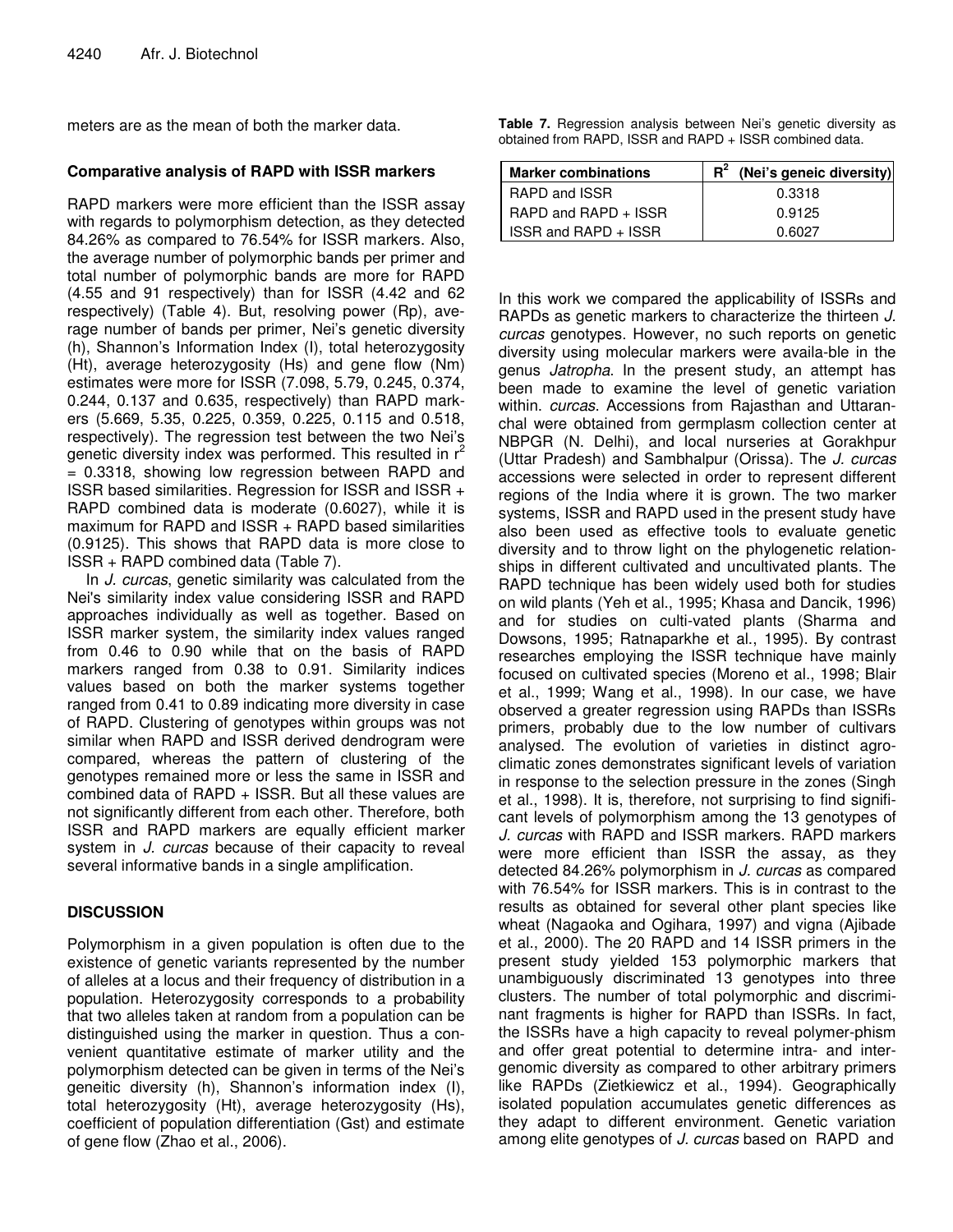ISSR analysis could be useful to select parents to be crossed for generating appropriate populations intended for both genome mapping and breeding purposes.

The regression between RAPD and ISSR Nei's genetic diversity value was low in magnitude. But this value is moderate for ISSR and ISSR+RAPD combined data while, it is very high for RAPD and ISSR+RAPD combined data. A possible explanation for the difference in resolution of RAPDs and ISSRs is that the two-marker techniques target different portions of the genome. The ability to resolve genetic variation among different genotype may be more directly related to the number of polymorphisms detected with each marker technique rather than a function of which technique is employed. Studying the sampling variance of heterozygosity and genetic distance estimates, Nei (1978) reported that a relatively reliable estimate of average heterozygosity can also be obtained from a small number of individuals if a large number of loci are examined. The number of polymorphisms detected among genotypes influences the standard errors of the genetic diversity estimates. There was some consensus between the RAPD and ISSR based grouping of the 13 genotypes.

With this study we can conclude that the molecular analyses of RAPD and ISSR markers were extremely useful for studying the genetic relationships between Jatropha cultivars, providing both ISSR and RAPD markers a powerful tool for the generation of potential fingerprinting diagnostic markers for cultivars. Also the phylogenetic analysis on the basis of RAPD and ISSRderived dendrogram supports the fact that region specific variations are there, which is because of the multiple generations of selection carried out after their introduction. Both RAPD and ISSR markers might detect noncoding, and therefore, more polymorphic DNA by exploiting the different regions of the genome. The differences found among the dendrograms generated by RAPDs and ISSRs could be partially explained by the different number of PCR products analysed (735 for RAPDs and 646 for ISSRs) reinforcing again the importance of the number of loci and their coverage of the overall genome, in obtaining reliable estimates of genetic relationships among barley cultivars. Similar results have been observed by Loarce et al. (1996) in barley. Another explanation could be the low reproducibility of RAPDs (Karp et al., 1997).

The differences in clustering pattern of genotypes using RAPD and ISSR markers may be attributed to marker sampling error and/or the level of polymorphism detected, reinforcing again the importance of the number of loci and their coverage of the overall genome in obtaining reliable estimates of genetic relationships among cultivars (Loarce et al., 1996). The putatively similar bands originating for RAPDs in different individuals are not necessarily homologous, although they may share the same size in base pairs. This situation may lead to wrong results when calculating genetic relationships (Fernandez et al., 2002). Dendrograms in the present study did not

indicate very clear pattern of clustering according to the location in which they were collected. Similar results were obtained in Azukibean (Fernandez et al., 2002) and groundnut (Dwivedi et al., 2001). The genetic closeness among the Uttaranchal cultivars can be explained by the high degree of commonness in their genotype. Six genotypes grouped in cluster I (RAPD + ISSR dendrogram) of which five are from Uttaranchal and one from Rajasthan. Similarly cluster I of ISSR marker too contain all the five genotypes from Uttaranchal and two genotypes from Rajasthan. Cluster derived II derived from ISSR and ISSR + RAPD marker data contain the genotypes from Rajasthan, Uttar Pradesh and Orissa. III cluster is unique as it contains only one genotype from Orissa (Orissa 6). Similar results were observed in blackgram (Gaffor et al., 2001). In all the dendrograms, Orissa-6 was represented as an OTU. The lowest genetic similarity of Orissa-6 with other genotypes is probably associated with their difference in the amplified region. The level of observed polymorphism is very high, and the ability of the ISSR technique to effectively distinguish species in the genus Vigna was reported by Ajibade et al. (2000). The primers with poly (GA)n and poly (AG)n motifs produced more polymorphism than any other motif. While primers with (AT)n, (GT)n and other motifs (Table 2 and 3) did not gave any amplification. Somewhat similar results were also reported by Ajibade et al. (2000) where, they found that the primer containing the CT repeats was one of those, which did not give interpretable phenotype analyzed, while primers with GA and CA repeats revealed polymorphism in the genus Vigna.

Accessions with the most distinct DNA profiles are likely to contain the greatest number of novel alleles. Our results indicate the presence of great genetic variability among elite genotypes of *J. curcas*. ISSR and RAPD markers are useful in the assessment of *J. curcas* diversity, the detection of duplicate sample in germplasm collection, and the selection of a core collection to enhance the efficiency of germplasm management for use in *J. curcas* breeding and conservation. Our results indicate these markers have great potential to discriminate between the thirteen genotypes. In ISSR and ISSR+RAPD combined marker data the UPGMA dendrograms, we obtained the almost same sample distributions while dendrogram from RAPD is little different. Despite the great and similar discriminating power of both markers, some differences between the two could be detected: (1) genetic similarity values lower for ISSRs than for RAPDs, when different genotypes were compared (2) a number of total, polymorphic fragments higher for RAPDs than ISSRs. Although further investigations should be made to verify such a preliminary observation, one possible explanation could be found in the different background on which such differentiation estimates were based. In fact the inter-simple sequence repeats are regions lying within the microsatellite repeats, have a high capacity to reveal polymorphism and offer great potential to determine intra-genomic and inter-genomic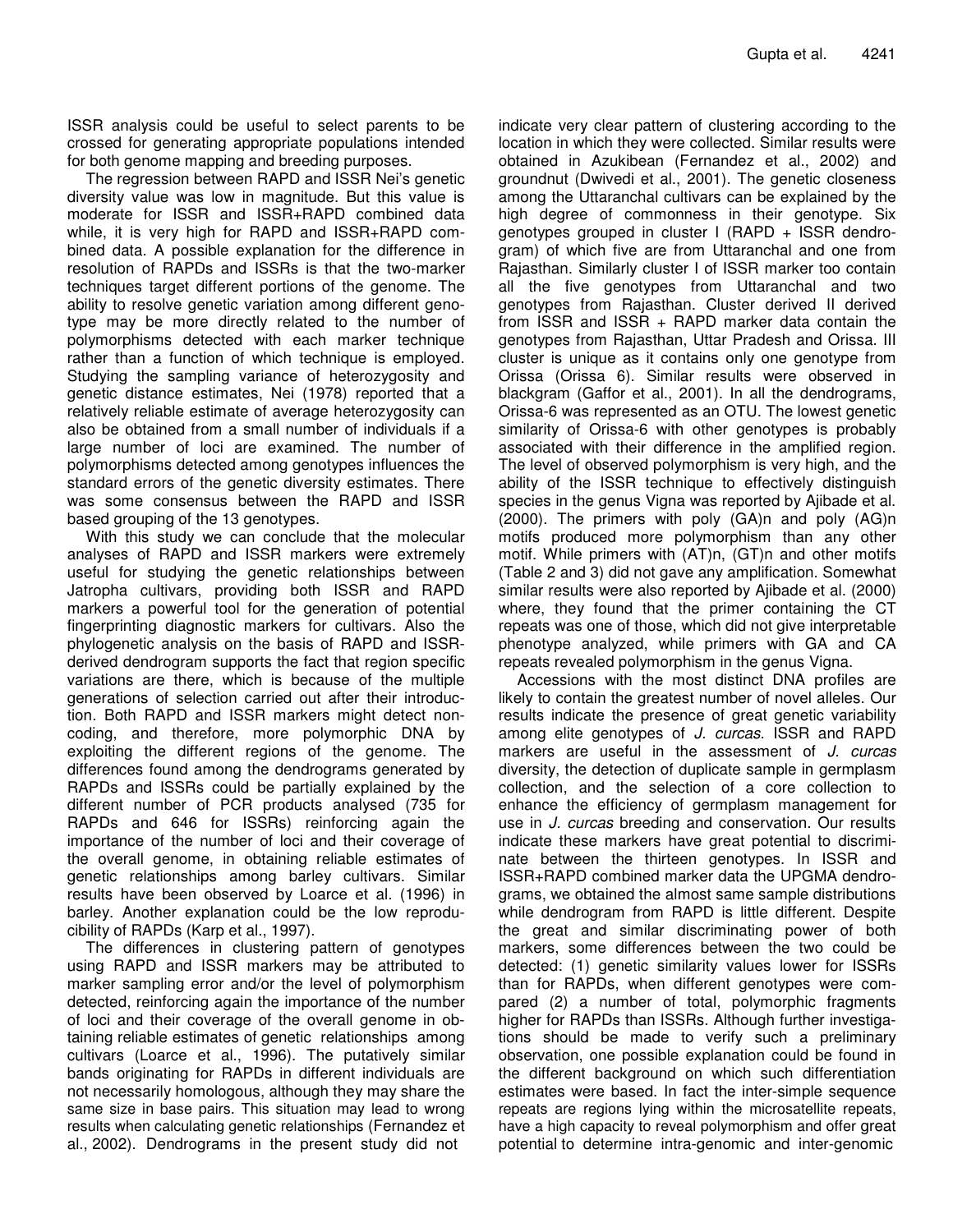diversity as compared to other arbitrary primers, like RAPDs (Zietkiewicz et al., 1994). Such charac-teristics, which were confirmed in the present study, makes the both the markers as better potential tool to carry out future population genetics studies. Problems of the reliability and repeatability of RAPD markers are well known. Nagaoka and Oigihara (1997) in their studies found that ISSR primers, compared with RAPD primers, produce more reliable and reproducible bands. However, in our experiments, once the PCR conditions were well set up, we obtained a high reproducibility for both RAPD and ISSR markers; only very faint fragments were not reproducible and such fragments were discarded. As previously pointed out, during the ISSR screening we obtained good amplification products from primers based on (GA)*n* and (AG)*n* repeats while (AT)*n* and some other primers gave no amplification products (Table 2 and 3), despite the fact that poly (AT) dinucleotide repeats are thought to be the most abundant motifs in plant species (Martín and Sánchez-Yélamo, 2000; Morgante and Olivieri, 1993). Similar results were obtained in grapevine (Moreno et al., 1998), rice (Blair et al., 1999) and wheat (Nagaoka and Ogihara, 1997). A possible explanation of these results is that ISSR primers based on AT motifs are self-annealing, due to sequence complementarity, and would form dimmers during PCR amplification (Blair et al., 1999). Reason behind non amplification of other repeats may be their absence in the genome.

The results of the present study can be seen as a starting point for future researches aimed at defining the level of intra- and inter-specific genetic diversity and to detect hybrids among these species. For this purpose, a larger number of natural populations of the three species collected from the whole distribution area should be analysed and additional primers tested. Furthermore, in order to design new diagnostic primers more effective in genetic discrimination among genotypes, discriminant bands could be cloned and sequenced. These studies have given important clues in understanding genotype relationship, which may further assist in developing and planning breeding strategies.

## **ACKNOWLEDGEMENTS**

The authors are thankful to the Vice-Chancellor, JUIT, Dr. Yaj Medury and Registrar, JUIT, Brig. (Retd.) Balbir Singh for assistance and support required for the present investigation. The *Jatropha* cultivars were kindly supplied by Dr K.V. Bhatt, Senior Scientist, NBPGR, N. Delhi. We also gratefully acknowledge the NBPGR, N. Delhi for providing the seeds and leaves of different accessions used in this study.

## **REFERENCES**

Airy Shaw HK (1972). The Euphorbiaceae of Siam. Kew Bull*.* 26: 191-363.

- Ajibade SR, Weeden NF, Chite SM (2000). Inter simple sequence repeat analysis of genetic relationships in the genus *Vigna*. Euphytica 111: 47-55.
- Blair MW, Panaud O, Mccouch SR (1999). Inter-simple sequence repeat (ISSR) amplification for analysis of microsatellite motif frequency and fingerprinting in rice (*Oryza sativa* L.). Theor. Appl. Genet. 98: 780-792.
- Depeiges A, Goubely C, Lenoir A, Cocherel S, Picard G, Raynal M, Grellet F, Delseny M (1995). Identification of the most represented repeat motifs in *Arabidopsis thaliana* microsatellite loci. Theor. Appl. Genet. 91: 160-168.
- Doyle JJ, Doyle JL (1987). A rapid DNA isolation procedure for small amount of fresh leaf tissue. Phytochem. Bull. 19: 11-15.
- Dwivedi SL, Gurtu S, Chandra S, Yuejin W, Nigam SN (2001). Assessment of genetic diversity among selected groundnut germplasm through RAPD analysis. Plant Breed. 120: 345-349.
- Excoffier L, Smouse PE, Quattro JM (1992). Analyses of molecular variance inferred from metric distances among DNA haplotypes: application to human mitochondrial DNA restriction data. Genetics 131: 479-491.
- Felsenstein J (1985). Confidence limits on phylogenies: an approach using the bootstrap. Evolution 39: 783-791.
- Fernandez ME, Figueiras AM, Benito C (2002). The use of ISSR and RAPD marker for detecting DNA polymorphism, genotype identification and genetic diversity among barley cultivars with known origin, Theor. Appl. Genet. 104: 845-851.
- Gaffor A, Sharif A, Ahmad Z, Zahid MA, Rabbani MA (2001). Genetic diversity in blackgram (*Vigna mungo* L. Hepper). Field Crop Res. 69: 183-190.
- http// www.treeview.net
- Karp A, Edwards K, Bruford M, Vosman B, Morgante M, Seberg O, Kremer A, Boursot P, Arctander P, Tautz D, Hewitt G (1997). Newer molecular technologies for biodiversity evaluation: opportunities and challenges. Nat. Biotechnol. 15: 625-628.
- Khasa PD, Dancik BP (1996). Rapid identification of white-Engelman spruce species by RAPD markers. Theor. Appl. Genet. 92: 46-52.
- Loarce Y, Gallego R, Ferrer E (1996). A comparative analysis of genetic relationships between rye cultivars using RFLP and RAPD markers. Euphytica 88: 107-115.
- Martín JP, Sánchez-Yélamo MD (2000). Genetic relationships among species of the genus *Diplotaxis* (*Brassicaceae*) using inter-simple sequence repeat markers. Theor. Appl. Genet*.* 101: 1234-1241.
- Moreno S, Martin JP, Ortiz JM (1998). Inter-simple sequence repeat PCR for characterization of closely related grapevine germplasm. Euphytica 101: 117-125.
- Morgante M, Olivieri AM (1993). PCR-amplified microsatellite markers in plant genetics. Plant J. 3: 175-182.
- Nagaoka T, Ogihara Y (1997). Applicability of inter-simple sequence repeat polymorphisms in wheat for use as DNA markers in comparison to RFLP and RAPD markers. Theor. Appl. Genet. 94: 597-602.
- Nei M (1978). Estimation of average heterozygosity and genetic distance from a small number of individual. Genetics, 89: 583- 590.
- Paterson AH, Tanksley SD, Sorrells ME (1991). DNA markers in plant improvement. Adv. Agron. 46: 39-90.
- Pavlicek A, Hrda S, Flegr J (1999). FreeTree freeware program for construction of phylogenetic trees on the basis of distance data and bootstrap/jackknife analysis of the tree robustness. Application in the RAPD analysis of genus *Frenkelia*. Folia Biol. (Praha). 45: 97-99.
- Peakall R, Smouse PE (2001). GenAlEx V5: Genetic Analysis in Excel. Population genetic software for teaching and research. Australian National University, Canberra, Australia, (http://www.anu.edu.au/BoZo/GenAlEx/).
- Prevost A, Wilkinson MJ (1999). A new system of comparing PCR